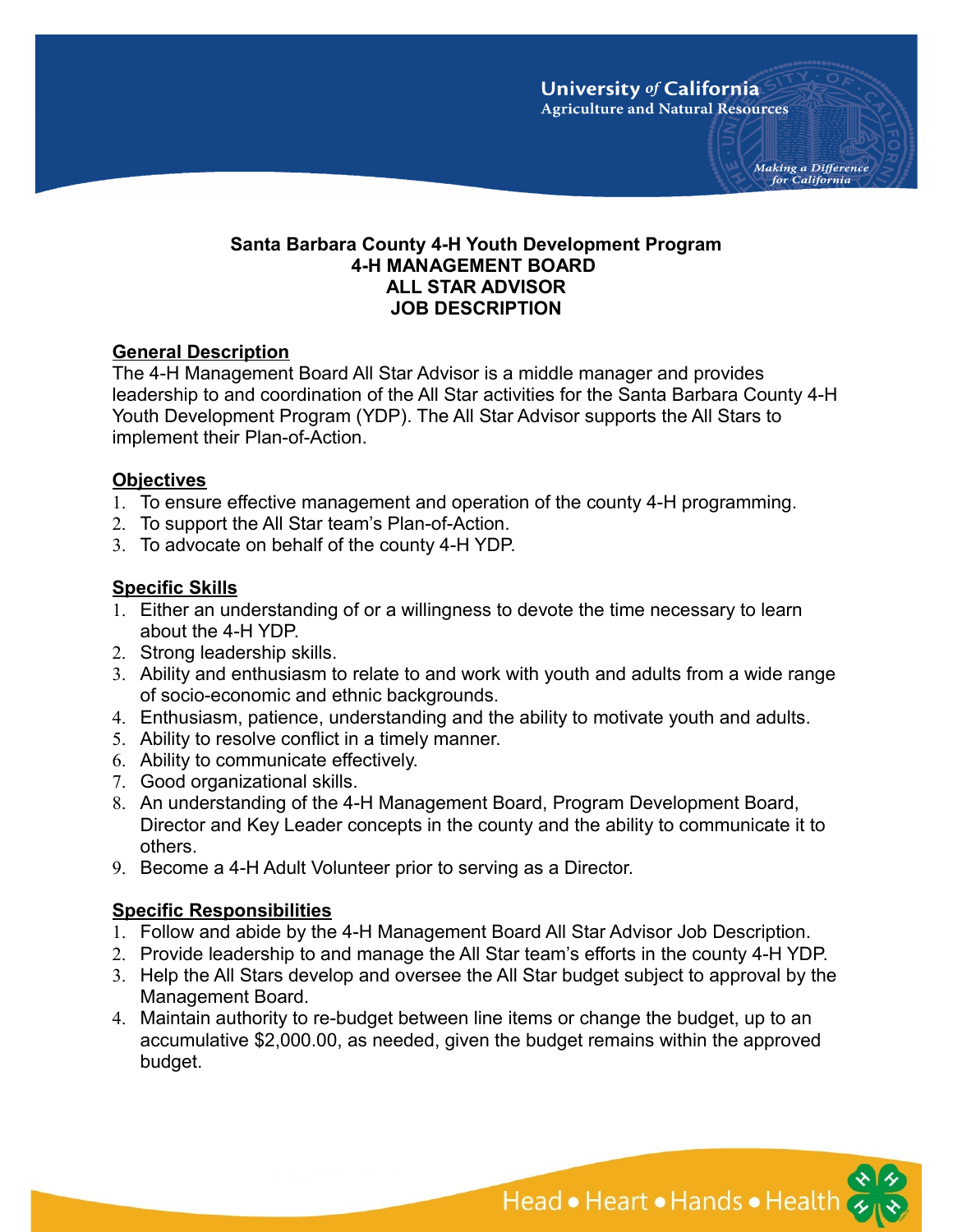Making a Difference for California

- 5. Serve as an active member of the 4-H Management Board and attend regularly scheduled meetings (at least 4 per year).
- 6. In coordination with the California 4-H Foundation, 4-H YDP staff, the Fundraising Director, and Management Board, support fundraising efforts for the entire 4-H Youth Development Program, including raising funds for operational, administrative, and programming expenses.
- 7. Work closely with the 4-H YDP staff.
- 8. Attend scheduled orientation and training sessions for Directors.

#### **Relationships**

The All Star Advisor is responsible to the 4-H Management Board Director and the 4-H YDP staff. The All Star Advisor cooperates with the other Management Board Directors and Key Leaders in the county, as well as other adult volunteers, members and participants in the 4-H YDP. The All Star Advisor will work cooperatively with the California 4-H Foundation. All Star Advisor orientation will be closely coordinated with the 4-H YDP staff to assure compliance with 4-H and University policies.

### **Time Involved**

The time needed to do the job varies throughout the year. It is estimated that on average 6-10 hours per month throughout the year would be required to do this job well.

### **Reimbursement/Compensation**

- 1. Aid with conference fees and travel expenses for up to three annual youth-centered conferences to serve as a chaperone to Santa Barbara County All Stars and other youth delegates: Expenses for the various conferences will be reimbursed as follows:
	- a. Santa Barbara County 4-H LEaD Conference *Full conference fee and gasoline expenses will be paid.*
	- b. South Section 4-H Leaders' Council Teen Involvement Conference (TIC)  *Full conference fee and gasoline expenses will be paid.*
	- c. California 4-H State Leadership Conference (SLC)

*Full conference fee and train fare, bus fare, or gasoline expenses will be paid.*

- 2. Aid with conference fees and travel expenses to adult leader forums at the rate of one conference per two-year term. Expenses for the various conferences will be reimbursed as follows:
	- a. State 4-H Leaders' Forum

*Full conference fee and gasoline expenses will be paid.*

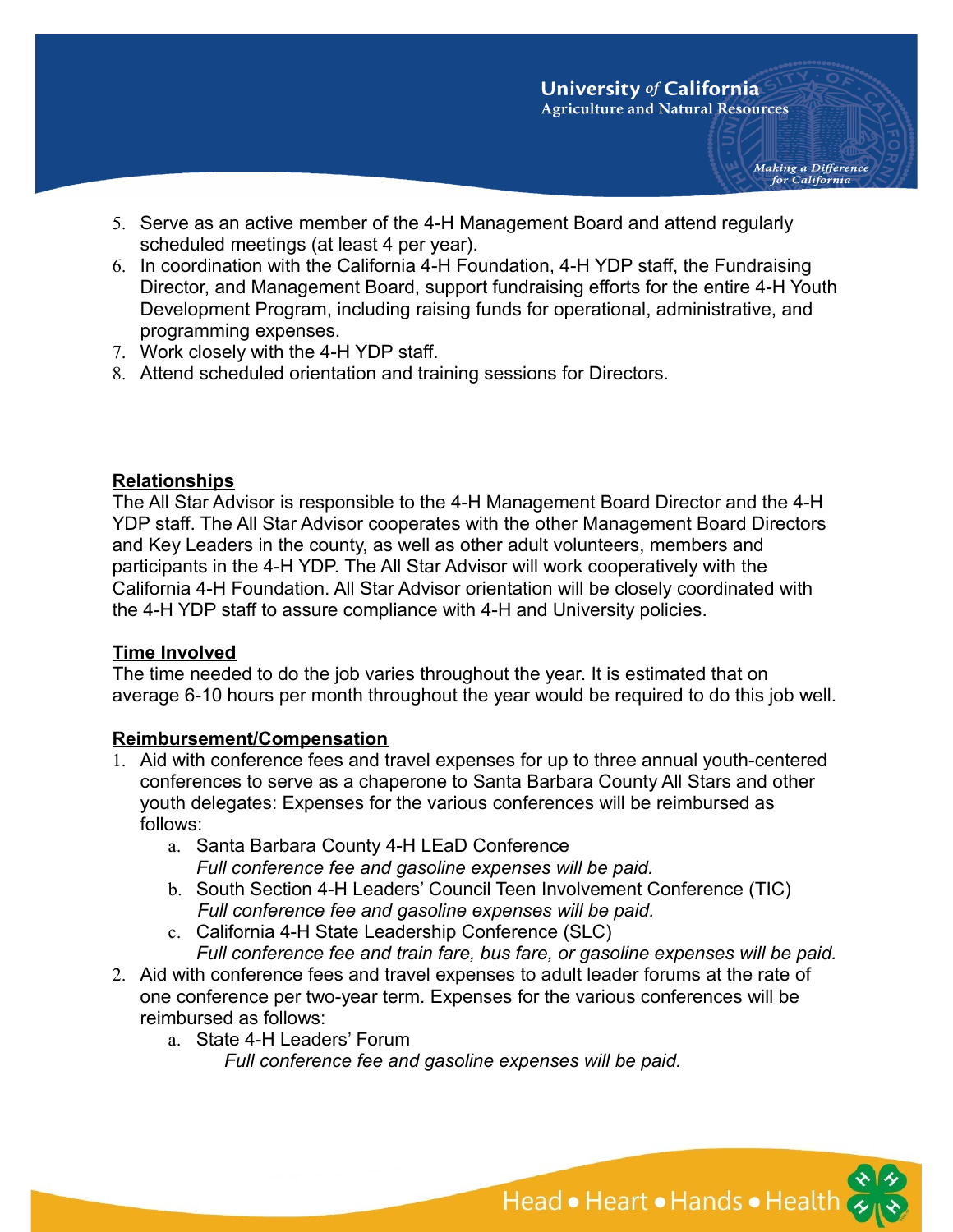Making a Difference for California

- b. Western Regional 4-H Leaders' Forum *Full conference fee and one half of the travel expenses (based on economy coach fare) will be paid.*
- 3. Travel reimbursement when transporting All Stars to South Section Council Meetings.

Note: Reimbursement/Compensation for the expenses listed above and any expenses not listed are to be approved by the 4-H Management Board prior to expense.

#### **Term of Appointment**

The All Star Advisor shall serve a one-year term, with eligibility for reappointment to subsequent terms as requested by each All Star team. Applicants will go through an application and selection process.

I have reviewed this job description, and I am willing to volunteer and to serve in the capacity of the All Star Advisor.

4-H Adult Volunteer Date

4-H Youth Development Program Staff **Date** Date

 $\mathcal{L}_\text{max}$  and  $\mathcal{L}_\text{max}$  and  $\mathcal{L}_\text{max}$  and  $\mathcal{L}_\text{max}$ 

 $\mathcal{L}_\text{max}$  and  $\mathcal{L}_\text{max}$  and  $\mathcal{L}_\text{max}$  and  $\mathcal{L}_\text{max}$ 

\_\_\_\_\_\_\_\_\_\_\_\_\_\_\_\_\_\_\_\_\_\_\_\_\_\_\_\_\_\_\_\_\_\_\_

\_\_\_\_\_\_\_\_\_\_\_\_\_\_\_\_\_\_\_\_\_\_\_\_\_\_\_\_\_\_\_\_\_\_\_